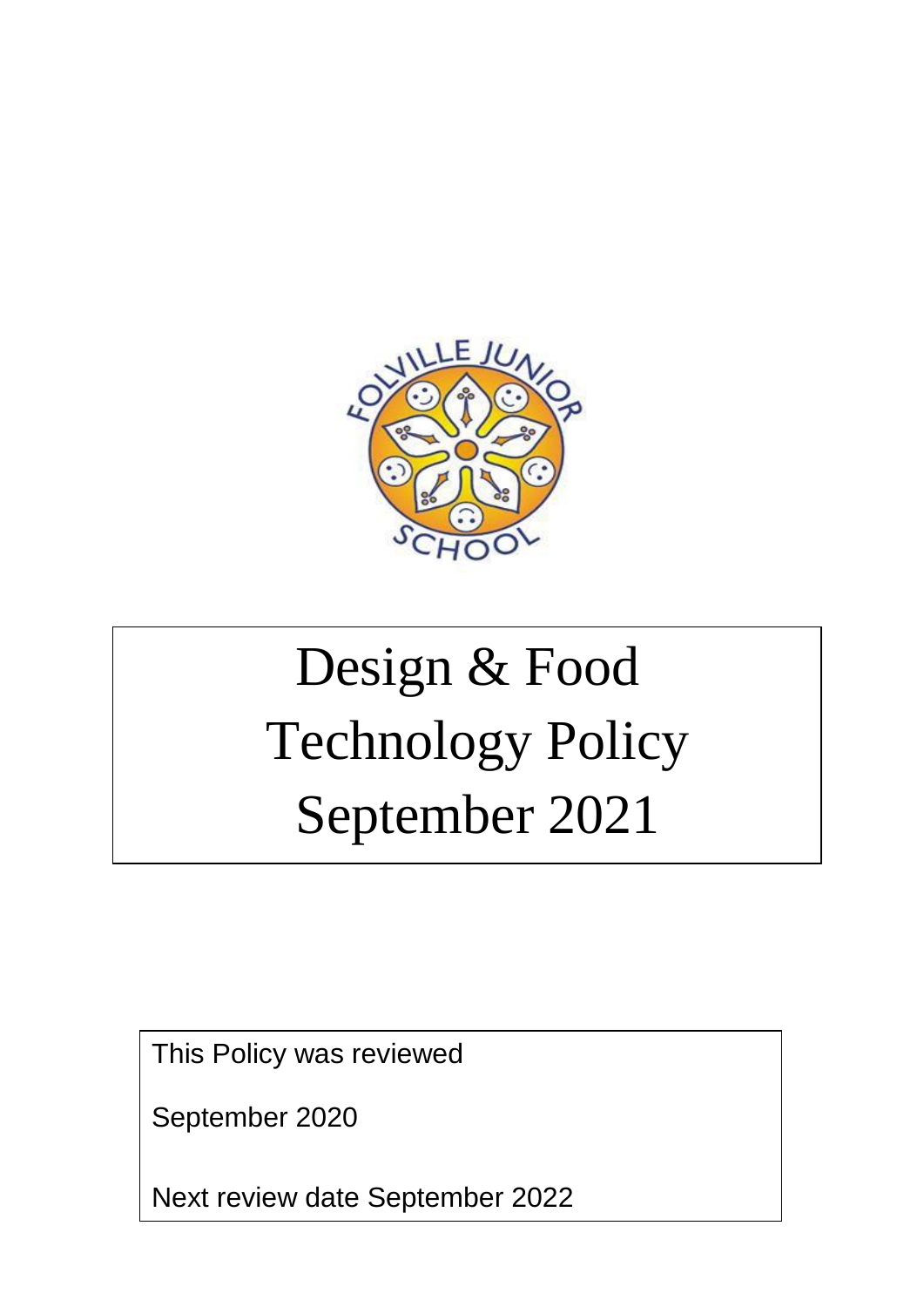# Design & Food Technology Policy

# **Intent**

Design and Food Technology is a foundation subject within the National Curriculum. The aims of teaching Design and Food Technology are to give all of the children the opportunity to use their creative minds. We hope this will develop potential careers in Engineering and Design as well as a lifelong love of healthy eating.

# **Aims**

In line with the National Curriculum, through the teaching of Design and Food technology, we aim to ensure all Folville pupils:

- Develop the creative, technical and practical expertise needed to perform everyday tasks confidently and to participate successfully in an increasingly technological world
- Build and apply a repertoire of knowledge, understanding and skills in order to design and make high-quality prototypes and products for a wide range of users
- Critique, evaluate and test their ideas and products and the work of others
- Understand and apply the principles of nutrition and learn how to cook.

# **Policy and statutory guidance**

# **Prior Learning (Key Stage 1)**

- Design and make
- Build structures
- Explore and use mechanisms
- Understanding where food comes from and the principles of healthy and varied diet.

#### Year 3

- Design, make and evaluate products
- Birthday cards
- Photo frame
- Recycling
- Skills- cutting, sticking, presentation, organisation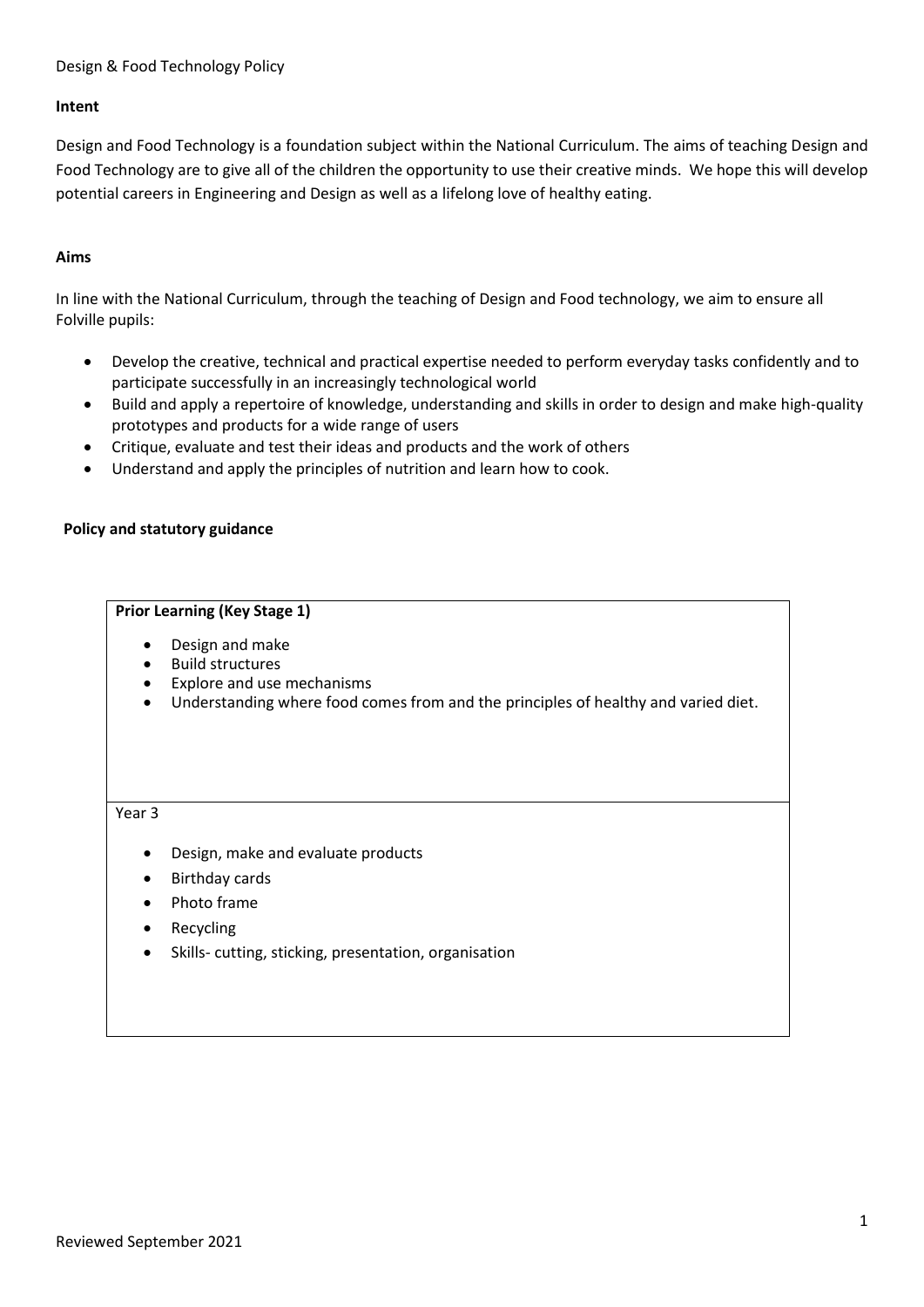#### Year 4

- Design, make and evaluate products focusing on prototypes and pattern pieces
- Zoo enclosures- linked to Twycross visit and area and perimeter.
- Parent afternoon building Iron Men with lighting up eyes. Understand and use electrical systems in their products
- Story/picture books- parents invited in.

#### Year 5

- Cooking lessons- Understand seasonality and know where and how ingredients are grown, reared, caught and processed.
- Design, make and evaluate products against design criteria; understand how key individuals and events in design technology have helped shape the world
- Understand and use mechanical systems in their products (gears, pulleys, cams, levers and linkages).
- Design and make cards
- 3D model of Mt Timnus's house
- Clay coins
- Design and make a game for Water Aid.
- Understand how key individuals in DT have helped to shape the world.

### Year 6

- Design and make innovative, functional and appealing products that are fit for purpose; make and evaluate products against design criteria.
- Cooking and nutrition; principles of varied diet; prepare and cook range of dishes using different skills; understand seasonality and know where and how ingredients are grown, reared, caught and processed
- Knit for Victory
- Mutant dolls
- Shoebox shop
- Enterprise project.
- Healthy Lives- food.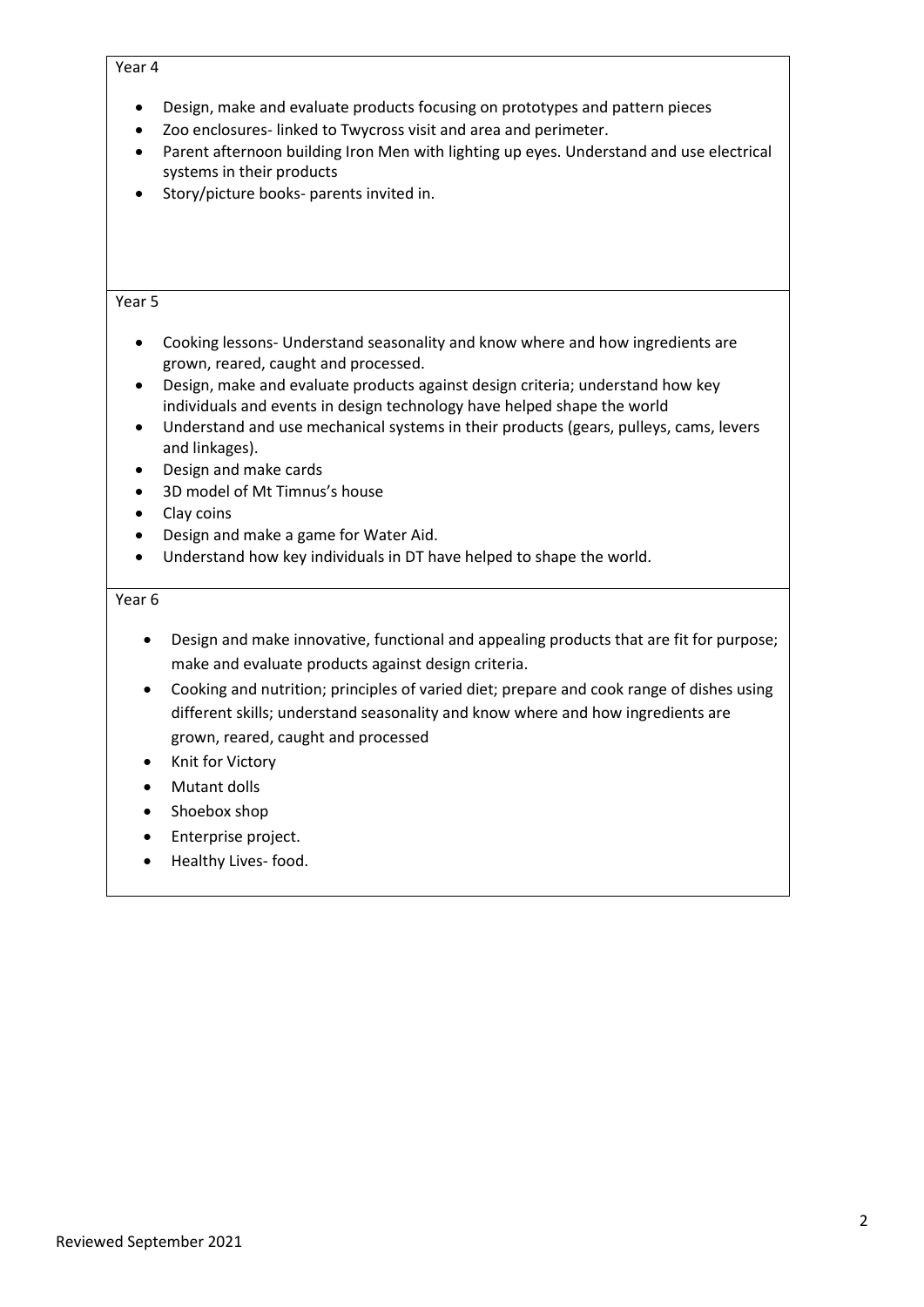# **Appendix 1 Risk Assessment - Food Technology September 2021**

| <b>Hazard observed</b>    | Who may be<br>harmed?                          | <b>Control measures</b>                                                                                                                                                                                                                                                                                                                                                                                                                                                                                                                                                                                                                                                                                                                                                                                                                                                                                                                                                                                                                                                                            |  |
|---------------------------|------------------------------------------------|----------------------------------------------------------------------------------------------------------------------------------------------------------------------------------------------------------------------------------------------------------------------------------------------------------------------------------------------------------------------------------------------------------------------------------------------------------------------------------------------------------------------------------------------------------------------------------------------------------------------------------------------------------------------------------------------------------------------------------------------------------------------------------------------------------------------------------------------------------------------------------------------------------------------------------------------------------------------------------------------------------------------------------------------------------------------------------------------------|--|
| Fire /<br>explosion       | Staff, pupils                                  | Ensure fire blankets and extinguishers are present in all cooking<br>$\bullet$<br>rooms.<br>Ensure annual inspections are carried out on gas and electric<br>cookers.<br>Ensure all rooms have emergency shut off devices which are easily<br>$\bullet$<br>accessible at all times.<br>Ensure oils are not allowed to overheat.<br>School to ensure emergency evacuation procedures are in place.<br>٠<br>Pupils briefed on action to take in case of a fire.<br>$\bullet$                                                                                                                                                                                                                                                                                                                                                                                                                                                                                                                                                                                                                         |  |
| Cuts from<br>sharp knives | <b>Staff Pupils</b>                            | Ensure there is good supervision at all times when sharp knifes are<br>$\bullet$<br>being used.<br>Ensure any accidents that do occur are recorded in minor injuries<br>book with more serious injuries being recorded on SO2 form with SI<br>in school office.<br>Ensure all knives are counted out and all returned and accounted<br>for at the end of the lesson.                                                                                                                                                                                                                                                                                                                                                                                                                                                                                                                                                                                                                                                                                                                               |  |
| Slips, trips<br>and falls | Staff, pupils                                  | Due to nature of activities undertaken in subject, ensure all<br>$\bullet$<br>classroom floors and in good condition and free from tripping<br>hazards.<br>Ensure all spills are cleaned up immediately.<br>٠                                                                                                                                                                                                                                                                                                                                                                                                                                                                                                                                                                                                                                                                                                                                                                                                                                                                                      |  |
| Food Hygiene              | Staff, Pupils<br>and members<br>of the public. | Perishable foods are to be stored under refrigeration at 5 C or less,<br>$\bullet$<br>if likely to be longer than four hours before being used in a lesson<br>and/or finished item taken home.<br>Hands to be washed before handling foodstuffs, after eating, after<br>going to the toilet, after handling raw meats, fish and eggs, after<br>contact with hair, noses, mouth, ears etc<br>Long hair to be tied back.<br>Cuts, grazes and rings to be covered with blue plasters.<br>Items of jewellery removed during lesson or covered.<br>٠<br>Aprons to be worn.<br>Separate chopping boards and utensils to be used for handling raw<br>and cooked foods, and foods like vegetables and fruit.<br>Hot food to be thoroughly cooked to at least 63 C at the centre.<br>٠<br>Visually meat should not be pink and juices should run clear.<br>Hot foods to be fully cooled before placing under refrigeration.<br>٠<br>Raw vegetables and fruit to be washed if to be eaten raw.<br>Food handling surfaces/ areas to be thoroughly cleaned using hot<br>$\bullet$<br>soapy water as necessary. |  |
| Hazardous<br>substances   | Staff, pupils                                  | Avoid oven cleaners if possible e.g. by regular cleaning with<br>$\bullet$<br>detergents and abrasive pads etc.<br>If use of oven cleaners cannot be avoided, select products with<br>٠<br>lowest concentration of sodium hydroxide that is effective and<br>preferably those which are applied directly rather than spraying.                                                                                                                                                                                                                                                                                                                                                                                                                                                                                                                                                                                                                                                                                                                                                                     |  |